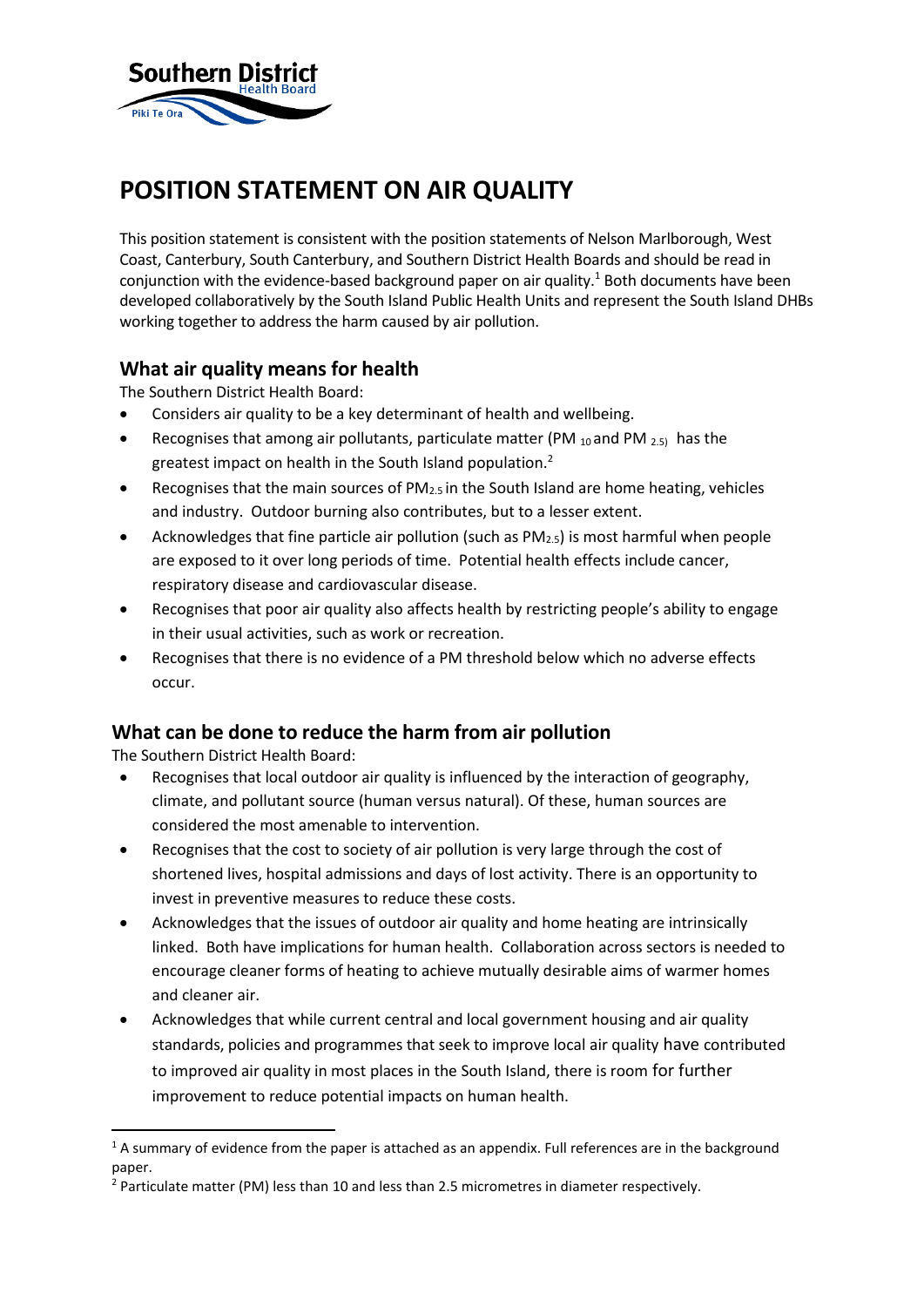- Will advocate for national standards that include long-term maximum levels of PM<sub>2.5</sub>.
- Recognise that continued collaboration between DHBs and Regional Councils is necessary to implement effective interventions to reduce air pollution, including Air Plans.

## **Strategies to reduce harm**

The Southern District Health Board will advocate for evidence-based interventions as follows:

- To reduce the health impacts of poor air quality associated with some forms of home heating:
	- o Public education on energy efficient housing design for new builds and renovations
	- $\circ$  Programmes that support improving the thermal efficiency (better insulation) of existing homes
	- $\circ$  The use of clean and efficient sources of heating (heat pump or other electric, flued gas, low emission wood and pellet burners)
		- Incentives to replace existing coal and/or wood-burners with a heat-pump or low emission wood and pellet burners (targeting support to those most at risk from cold homes)
	- $\circ$  Regulation of open fires and coal and/or wood burners and public education on how to operate them correctly
		- Reducing the use of open fires and older-style burners in a staged way, allowing households sufficient time to make changes.
- To reduce the health impacts of poor air quality associated with vehicle emissions, including:
	- o Consideration of the proximity of early child-care centres to busy roads
	- o Traffic-calming measures
	- o Vehicle and fuel modifications
	- o Policies (transport and land use) that promote active/public transport.
- To reduce the health impacts of poor air quality associated with industry, including:
	- o Regulation of the discharge of hazardous materials
	- $\circ$  Management plans that can be independently audited for activities that release dust, smoke or odour.
- To reduce the health impacts of poor air quality associated with outdoor burning, including:
	- o Bans on outdoor burning in urban areas
	- o Regulation of outdoor burning in rural areas
	- $\circ$  Collaboration across sectors to produce management plans for the effects of smoke.

#### **Warm Homes**

Action on improving air quality needs to be undertaken in parallel with ensuring people have warm homes.